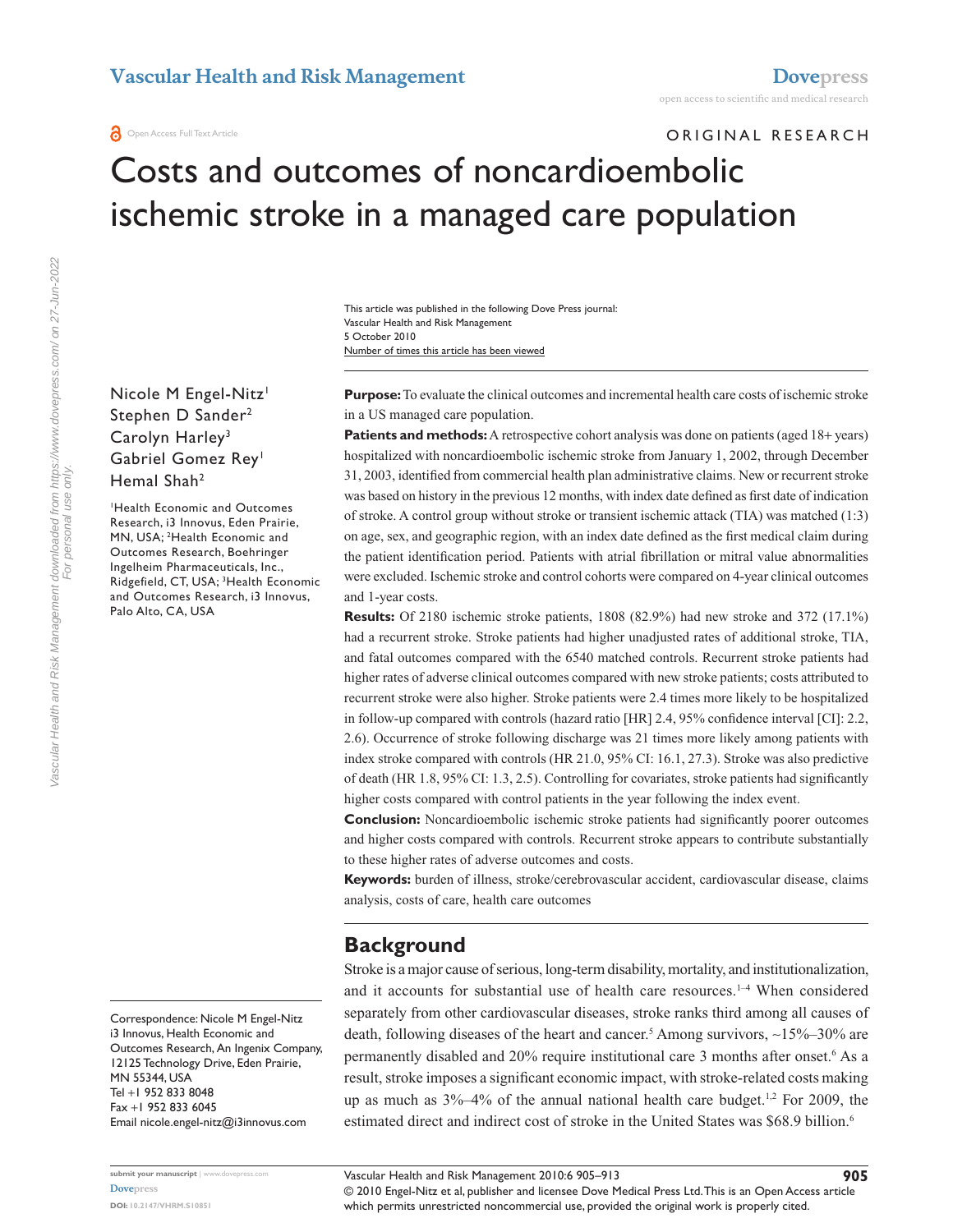The burden of stroke is often measured in terms of the incidence rates of first stroke, but the prevalence of total stroke (ie, first stroke plus recurrent stroke) more accurately reflects the true burden.7,8 Nearly 30% of all strokes are recurrent events, and the risk is highest in the period immediately following a stroke.<sup>9</sup> It has been estimated that within 1 year after the first stroke, the risk of recurrence is 15 times the risk of stroke in the general population.10 Of those who have had first stroke, the percentages of men and women aged 40–69 years with a recurrent stroke in 5 years are 13% and 22%, respectively. At the age of 70 years, the risk of recurrent stroke is 23% in men and 28% in women.<sup>6</sup> This suggests that prevention of stroke recurrence must be a primary goal of acute and long-term management of stroke.<sup>11</sup>

Recurrent strokes tend to inflict greater neurological impairment and more severe disability than the first stroke, and patients with recurrent strokes tend to have poorer health and economic outcomes than those with first strokes.<sup>7,9,12</sup> In a Medicare claims-based analysis conducted by Samsa et al<sup>7</sup> survival from first stroke (56.7% at 24 months) was consistently better than that for recurrent stroke (48.3% at 24 months). In addition, patients with recurrent stroke had significantly higher health care costs following their stroke compared with patients with first stroke.

Although the literature provides some evidence of the incremental costs and adverse clinical outcomes associated with recurrent stroke in a Medicare patient population, the extent to which the findings apply to a younger, commercially insured population has not been fully explored. This claimsbased retrospective analysis was designed to evaluate clinical outcomes and costs associated with noncardioembolic ischemic stroke compared with the general managed care population. Furthermore, the study explored the relative impact of new versus recurrent stroke.

# **Methods** Data source

This was a retrospective administrative claims data study using eligibility, medical, and pharmacy claims data from a large US managed care plan affiliated with i3 Innovus. The individuals covered by this health plan were geographically diverse across the United States, with enrollees in all four US Census regions. The plan provides fully insured coverage for physician, hospital, and prescription drug services. The data are linked longitudinally using an encrypted patient ID.

The database contained enrollment and claims data for 10.7 million commercial health plan enrollees during the identification period of January 1, 2002, through

December 31, 2003. Claims data for the assessment of patient characteristics and outcomes among those identified and retained for analysis ranged from January 1, 2001, through December 31, 2005.

### Sample selection

Patients were selected for the ischemic stroke cohort if they were aged at least 18 years, were hospitalized for ischemic stroke during the 2-year identification period, and had no diagnostic evidence during the identification period of atrial fibrillation (AF) or mitral valve abnormalities (ICD-9-CM codes 427.31, 746.5, 396.0, 396.1, 394.2, 394.0, 424.0, 391.1, 392.0, 398.90, 398.99). Inpatient hospital claims were examined for evidence of stroke based on a qualifying diagnosis code (ICD-9-CM codes 362.31–362.34, 430.xx–432.xx, 433.x1, 434.x1, 436.xx, and 438.xx) in the primary diagnosis position on a claim.7 Patients were included in the stroke cohort if they had a diagnosis for ischemic stroke; patients without ischemic stroke either during the index hospitalization or during the pre-index period were excluded. Patients were categorized as new ischemic stroke patients if the hospitalization was for ischemic stroke and there was no evidence of any prior stroke during the pre-index period. Patients were categorized as recurrent stroke patients if there was evidence of ischemic stroke in the 12-month period prior to the index stroke hospitalization (pre-index period). Qualifying stroke patients were required to be continuously enrolled in the health plan with medical and pharmacy benefits for 12 months prior to the admission date for the index hospitalization. Variable follow-up observation was permitted until the earliest of death (identified from discharge hospital claims), 48 months of observation, or December 31, 2005.

A general population of adult control subjects with at least 1 month of enrollment during the identification period was randomly selected from the database. An index date was set based on the first service date on a medical claim during the patient identification period. Potential controls were retained if they met the 12-month pre-index continuous enrollment requirement and had no evidence of stroke, transient ischemic attack (TIA), AF, or mitral valve abnormalities during the preindex period. The non stroke control population was matched 3:1 to stroke patients on age, sex, and geographic region.

### Outcome variables

Outcomes were measured in the claims data during the variable follow-up period from the day following discharge among stroke patients or control patients with an index hospitalization, or from the index date among control patients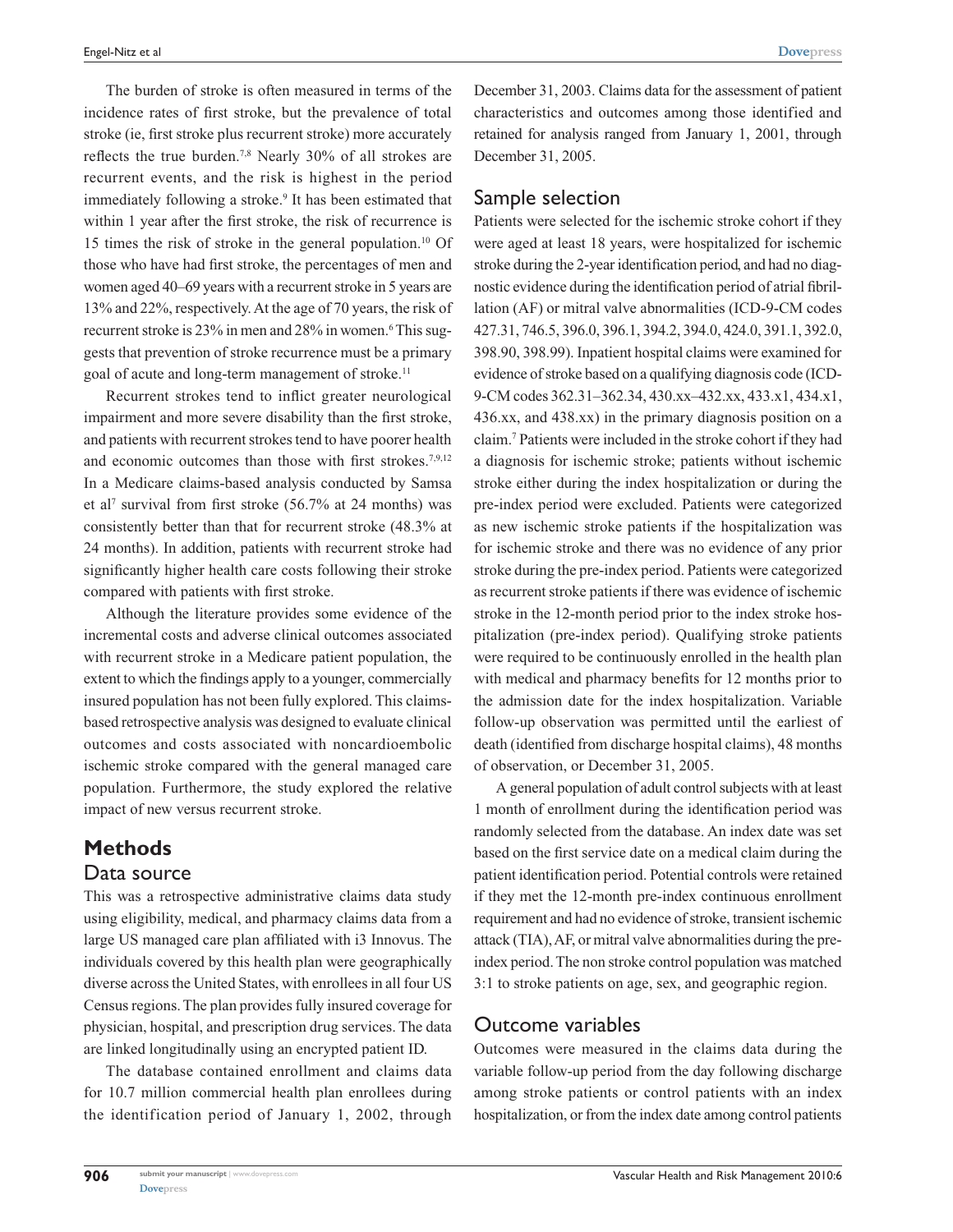not hospitalized on index. Two types of outcomes were analyzed for this study. First, clinical outcomes including hospitalization, stroke, TIA, and death were assessed in the variable follow-up period (up to 4 years). Second, index hospitalization, medical, pharmacy, and total costs of health care services were examined in the year following stroke. Costs were calculated as the patient and health plan paid amounts for services delivered (regardless of direct relationship to the condition of 'stroke') in the 12 months following discharge or index date among those with no hospitalization on index. Costs were adjusted to 2005 values based on the medical component of the Chained Consumer Price Index<sup>13</sup> and were converted to a per-patient-per-year measure to account for the variable observation in the 12 months following the index date.

# Independent variables

Stroke and control cohorts were the primary variable of interest. In addition, age, gender, and US Census region in which the patient lived were derived from the enrollment data. Claims from the pre-index period were assessed for evidence of comorbid illnesses, specifically hypertension, diabetes, TIA, chronic obstructive pulmonary disease (COPD), congestive heart failure (CHF), and myocardial infarction (MI).

# Statistical methods

Bivariate comparisons between the stroke cohort and the control cohort were conducted for all study variables. For comparison of mean, *t*-tests were used for continuous measures and  $\chi^2$  tests of differences in proportions were used for dichotomous or ordinal variables. All results are also shown for new and recurrent stroke patients, although no testing was performed. Costs, mortality, additional stroke, and additional hospitalization were further analyzed using appropriate multivariable statistical methods. Time to hospitalization, time to stroke, and time to death were analyzed using time-to-event analysis techniques to allow for differing follow-up times. Specifically, Cox proportional hazard models were estimated and Kaplan–Meier curves were presented for each of these outcomes. Wilcoxon and Log-rank tests were performed for the Kaplan–Meier analyses to test for differences across the cohorts. Tests of the proportionality assumption were performed for the Cox proportional hazards models to determine whether the hazards remained constant over time.

Medical or pharmaceutical costs are difficult to model because of the skewed nature of the distribution of costs (ie, many subjects have minimal or no costs during the study period whereas a few subjects have extremely high costs). Therefore, to compensate for the skewed distribution, we estimated costs using a generalized linear model with gamma distribution and log link. For the disease cohort variable, the coefficients from the generalized linear modeling specification represent the ratio of expected costs in the disease cohort versus the control cohort. This method avoids potential difficulties introduced by transformation (eg, calculating the log of the costs) and retransformation of the dependent variable.14 Independent variables included the presence of stroke during the baseline period, age, gender, geographic region, and comorbid illness. Interaction terms between age and gender were tested and included in the models where statistically significant.

SAS software (v. 8.2; SAS Institute Inc., Cary, NC) was used for creation of the analytic dataset and descriptive analyses, and STATA software (v. 9; StataCorp LP, College Station, TX) was used for multivariate analyses.

# **Results**

# Patient characteristics

Of the 10.7 million health plan enrollees in the research database during the identification period from January 1, 2002, to December 31, 2003, 39,446 patients were identified with ischemic stroke, hemorrhagic stroke, unknown stroke, or TIA. From this group, patients were excluded due to mitral valve abnormality, AF, age, application of the 12-month preindex continuous enrollment requirement, and finally down to patients with ischemic stroke on the index date. These patients were then matched 3:1 to controls. The final sample retained 2180 ischemic stroke patients, including 1808 new stroke patients and 372 recurrent stroke patients, and 6540 control patients.

Table 1 shows the demographic and baseline characteristics of the study cohorts. Mean age of both the stroke and control cohorts was 59 (SD 13) years. More than half of all study patients were 55 years of age or older. Men represented 58.49% of the stroke and control cohorts. Within the stroke cohort, new stroke patients were more likely to be male (59.07%) compared with the recurrent stroke patients (55.65%). The recurrent stroke subgroup had a larger percentage of patients 65 years of age or older. The distribution across the four geographic regions was similar between the stroke and control cohorts, and across new and recurrent stroke patients; reflective of the distribution of the research database population, the majority of the patients were either from the Midwest (41.4%) or South (40.4%).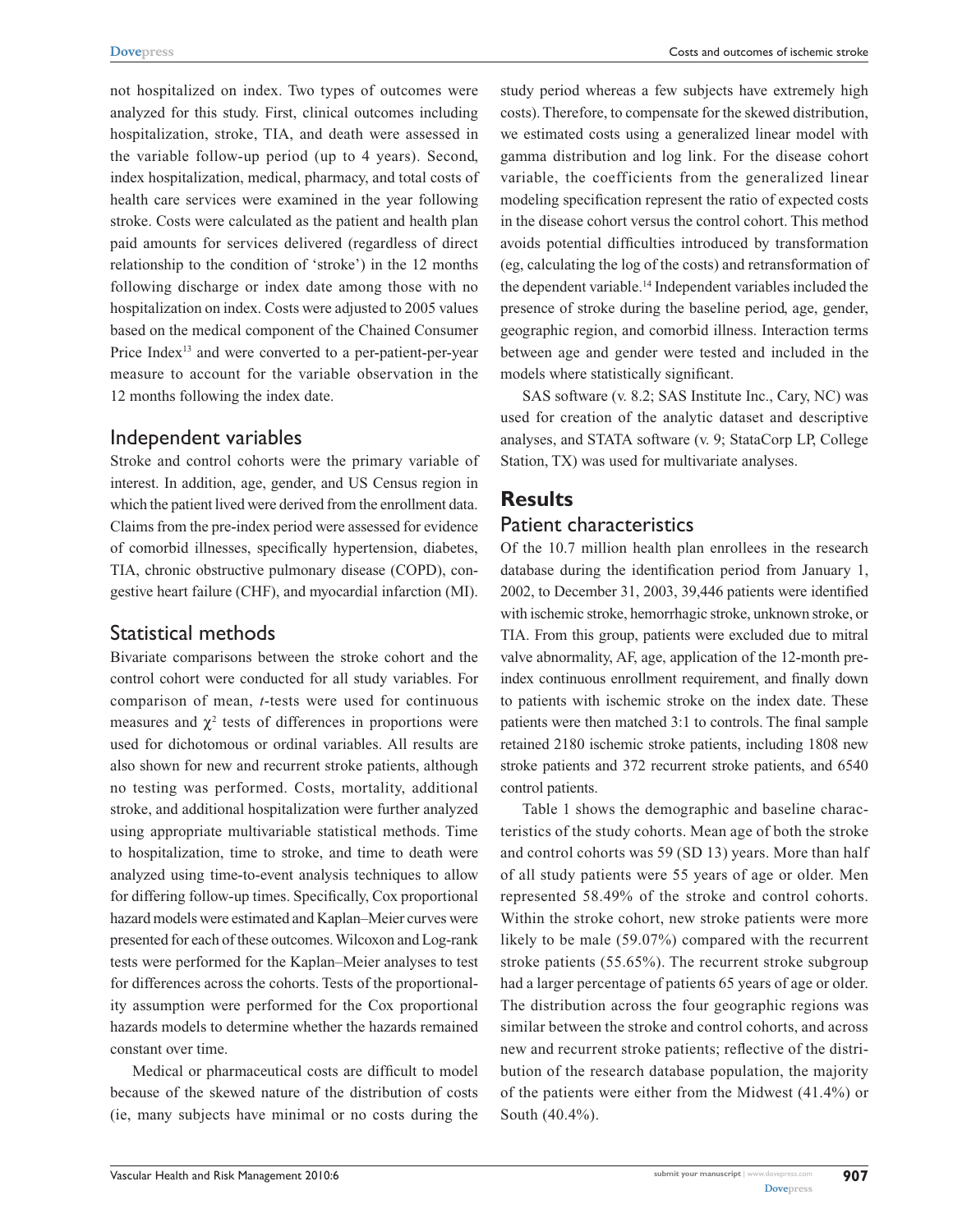#### **Table 1** Demographic characteristics

|                         | <b>Stroke cohort</b>  | <b>New stroke</b>   | Recurrent             | <b>Control cohort</b> |
|-------------------------|-----------------------|---------------------|-----------------------|-----------------------|
|                         | $(N = 2180)$          | $(N = 1808)$        | stroke $(N = 372)$    | $(N = 6540)$          |
| Days of observation,    | 571 $\pm$ 433*        | $587 \pm 432$       | $489 \pm 429$         | $900 \pm 446$         |
| mean $\pm$ SD           |                       |                     |                       |                       |
| Pre-index costs,        | $$8085 \pm $17,340^*$ | $$7014 \pm $16,054$ | $$13,293 \pm $21,860$ | $$3142 \pm $7264$     |
| mean $\pm$ SD           |                       |                     |                       |                       |
| Age, mean $\pm$ SD      | $59 \pm 13$           | $59 \pm 13$         | $60 \pm 13$           | $59 \pm 13$           |
| Age group, n (%)        |                       |                     |                       |                       |
| $18 - 24$               | 13(0.6)               | 12(0.7)             | (0.3)                 | 39(0.6)               |
| $25 - 34$               | 51(2.3)               | 42(2.3)             | 9(2.4)                | 153(2.3)              |
| $35 - 44$               | 190(8.7)              | 159(8.8)            | 31(8.3)               | 570 (8.7)             |
| $45 - 54$               | 513(23.5)             | 433 (24.0)          | 80(21.5)              | 1539(23.5)            |
| $55 - 64$               | 794 (36.4)            | 665 (36.8)          | 129(34.7)             | 2382 (36.4)           |
| $65+$                   | 619(28.4)             | 497 (27.5)          | 122(32.8)             | 1857 (28.4)           |
| Sex, n (%)              |                       |                     |                       |                       |
| Female                  | 905(41.5)             | 740 (40.9)          | 165(44.35)            | 2715(41.5)            |
| Male                    | 1275 (58.5)           | 1068(59.1)          | 207 (55.65)           | 3825 (58.5)           |
| Region, n (%)           |                       |                     |                       |                       |
| Northeast               | 220(10.1)             | 185(10.2)           | 35(9.41)              | 659(10.1)             |
| Midwest                 | 902(41.4)             | 748 (41.4)          | 154(41.40)            | 2705 (41.4)           |
| South                   | 880 (40.4)            | 724 (40.0)          | 156 (41.94)           | 2641 (40.4)           |
| West                    | 178(8.2)              | 151(8.4)            | 27(7.26)              | 535 (8.2)             |
| Comorbid illness, n (%) |                       |                     |                       |                       |
| Hypertension            | $1179(54.1)^*$        | 908 (50.2)          | 271 (72.9)            | 1838(28.1)            |
| <b>Diabetes</b>         | 602 (27.6)*           | 481 (26.6)          | 121(32.5)             | 654 (10.0)            |
| <b>TIA</b>              | $196 (9.0)*$          | 83 (4.6)            | 113(30.3)             | 62(1.0)               |
| <b>COPD</b>             | $189(8.7)$ *          | 134(7.4)            | 55 (14.8)             | 250(3.8)              |
| <b>CHF</b>              | $138(6.3)*$           | 84(4.7)             | 54 (14.5)             | 160(2.5)              |
| MI                      | 54 $(2.5)$ *          | 26(1.4)             | 28(7.5)               | 42(0.6)               |

**Notes:** All comparisons are relative to the control cohort and are computed by *t*-test for continuous measures or  $\chi^2$  test for dichotomous or ordinal measures. \* $P < 0.001$ . **Abbreviations:** CHF, congestive heart failure; COPD, chronic obstructive pulmonary disease; MI, myocardial infarction; TIA, transient ischemic attack.

Length of follow-up varied widely between the cohorts. Controls had the longest average follow-up available with 900 (SD 446) days compared with 571 (SD 433) days for the stroke cohort ( $P < 0.001$ ). Within the stroke cohort, new stroke patients averaged 587 (SD 432) days of follow-up, and recurrent stroke patients averaged 489 (SD 429) days of follow-up.

The stroke cohort was significantly more likely to have pre-existing comorbid disease compared with the control cohort. Hypertension was common, present in 54.1% of stroke patients, compared with 28.10% of control patients  $(P < 0.001)$ . Diabetes was also highly prevalent, identified in 27.6% of stroke patients compared with 10.0% of controls  $(P < 0.001)$ . All comorbid conditions were more prevalent in recurrent stroke patients compared with new stroke patients.

# Unadjusted analysis

Stroke patients had a significantly higher rate of incident hospitalization during follow-up compared with controls. A total of 752 (34.5%) stroke patients were hospitalized in follow-up for a rate of 307 incident hospitalizations per 1000 patient-years. Comparatively, 21.2% of control patients were hospitalized at a rate of 100 per 1000 patientyears. Patients with recurrent stroke had the highest rate of hospitalization (382 incident hospitalizations per 1000 patient-years) compared with new stroke patients, who had 294 incident hospitalizations per 1000 patient-years. A total of 340 stroke patients (15.6%) experienced a subsequent stroke following index hospital discharge for an incident rate of 115 strokes per 1000 patient-years. This was a substantially higher rate compared with the control patients (5 strokes per 1000 patient-years). The rate of fatal stroke was 6 per 1000 patient-years for all stroke patients compared with  $\leq 1$  for control subjects. Among recurrent stroke patients, additional stroke had an incident rate of 165 per 1000 patient-years, whereas fatal strokes had an incident rate of 8 per 1000 patient-years. New stroke patients were comparatively less likely to experience an additional stroke (107 strokes and 5 fatal strokes per 1000 patient-years).

The incidence of post-index date TIA was higher among stroke patients than that in controls (186 incident TIA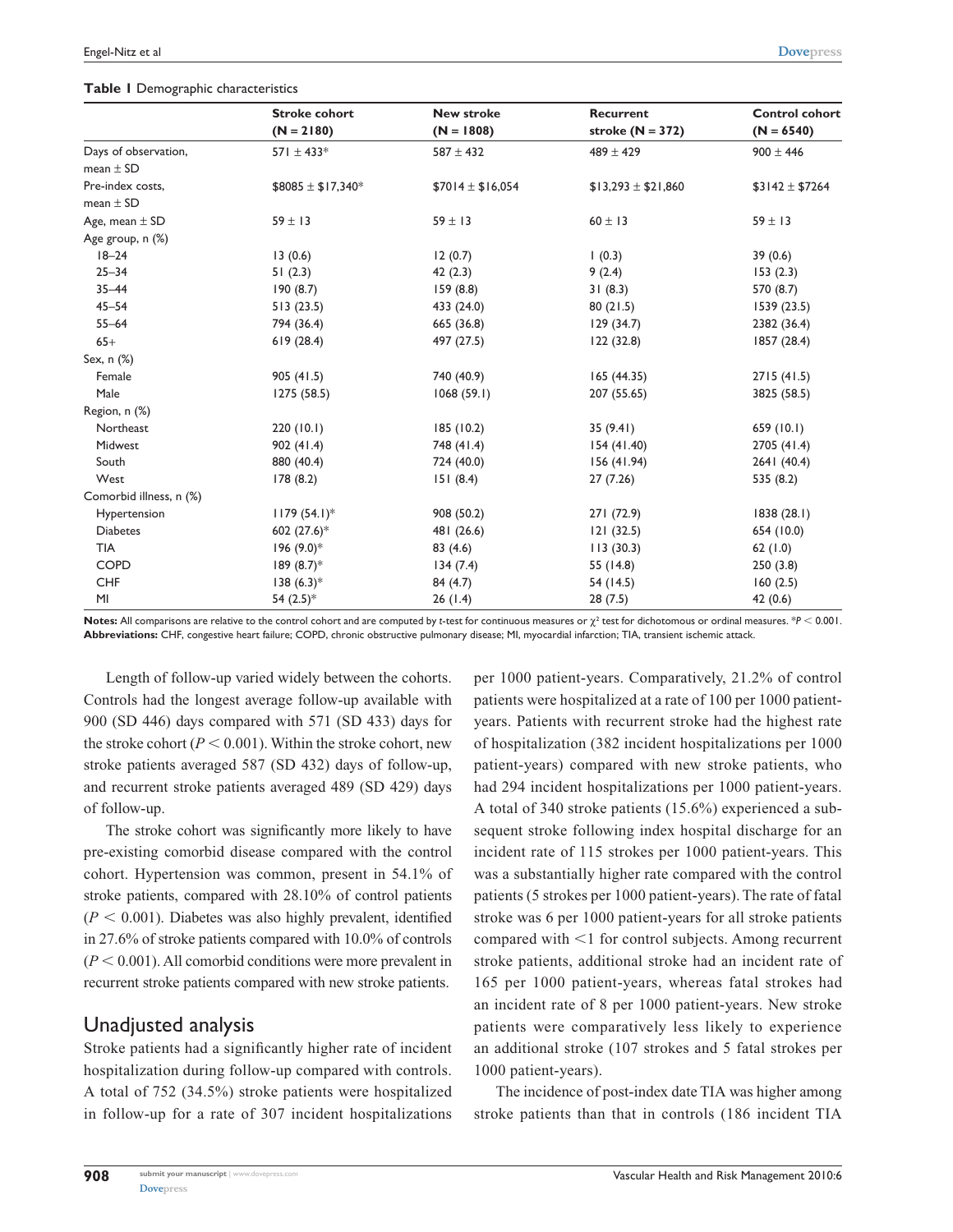events versus 9 incident TIA events per 1000 patient-years). Similarly, the rates of MI and fatal MI were higher among stroke patients compared with general-population controls (11 incident MIs versus 6 incident MIs per 1000 patientyears; 2 fatal MIs versus <1 fatal MI per 1000 patient-years); however, this did not reach statistical significance. Recurrent stroke patients had the highest risk of all-cause mortality (86 deaths per 1000 patient-years), followed by new stroke patients and controls (37 deaths and 4 deaths per 1000 patientyears, respectively) (Table 2).

The average cost of index hospitalization was \$15,634 (SD \$27,536) for new stroke patients and \$17,121 (SD \$53,693) for recurrent stroke patients (Table 3). Among the 168 (2.6%) patients in the control cohort with a hospitalization on the index date, the average cost of hospitalization was \$11,281 (SD \$29,052). Patients in the stroke cohort had significantly greater costs in the first year following the index event compared with controls. Medical costs averaged \$23,725 (SD \$58,227) per stroke patient compared with an average of \$5142 (SD \$16,619) per control. Similarly, pharmacy costs averaged \$2950 (SD \$3549) per stroke patient compared with an average of \$1388 (\$2302) per control. Total combined costs were \$26,675 (SD \$58,605) per stroke patient per year. Recurrent stroke patients had 38% higher costs compared with new stroke patients, averaging \$34,639 per patient in the first year following discharge from the index hospitalization compared with \$25,036 per new stroke patient.

### Adjusted analysis

After adjusting for covariates, results from the Cox proportional hazards model suggested that stroke patients were 2.4 times more likely to be hospitalized in follow-up compared with control subjects (HR 2.4; 95% CI: 2.2–2.6) (Table 4). Older age was associated with a greater risk of hospitalization, with a 2% increase in hazard of being hospitalized for each additional year of age  $(P < 0.001)$ . Patients who were male and who lived in the Northeast had a lower hazard of being hospitalized by 8% (95% CI: 0.8, 1.0) and 13% (95% CI: 0.7, 1.0), respectively. In addition, patients with pre-index comorbid conditions had higher hazards of being hospitalized over the follow-up compared to patients without these conditions. Specifically, the hazard of hospitalization was higher by 26% for hypertension (95% CI: 1.1, 1.4), 28% for diabetes (95% CI: 1.1, 1.4), and 29% for TIA (95% CI: 1.1, 1.4). Patients with COPD faced even higher increases in the risk of hospitalization, with a 57% increased hazard compared to patients without COPD (95% CI: 1.3, 1.8). CHF and MI also conferred additional risk of hospitalization by 79% and 50%, respectively (CHF 95% CI: 1.5, 2.1; MI 95% CI: 1.1, 2.1). Cox proportional hazards model results indicated that occurrence of stroke following discharge was 21 times more likely among stroke patients compared with control subjects (95% CI: 16.1–27.3) (Table 5). No other covariates were significant predictors of subsequent stroke in this model. Being in the stroke cohort was predictive of death in follow-up after adjusting for covariate (Table 6); stroke patients were 1.8 times more likely to die in follow-up compared with control patients (95% CI: 1.3–2.5). Diagnosis of TIA in the pre-index period was the only other covariate that was statistically significant in the model; patients with pre-index TIA had a hazard of dying that was 2.3 times that of patients without prior TIA (95% CI: 1.3, 4.0).

Stroke patients had significantly higher costs compared with control patients in the year following the index event controlling for age, gender, region, and comorbid conditions (Table 7). Total costs were 3.8 times higher among stroke patients compared with control patients, ranging from 3.4 times to 4.3 times higher  $(P < 0.001)$ . Compared to patients without these comorbid condition, hypertension, diabetes, COPD, and CHF, all were associated with higher costs in follow-up, with cost ratios ranging from 1.2 higher

**Table 2** Unadjusted rates of clinical events during follow-up period

| Patients with an event (%)    | <b>Total ischemic stroke</b> | <b>New stroke</b> | <b>Recurrent stroke</b> | <b>Control cohort</b> |
|-------------------------------|------------------------------|-------------------|-------------------------|-----------------------|
| [rate per 1000 patient-years] | cohort $(N = 2180)$          | $(N = 1808)$      | $(N = 372)$             | $(N = 6540)$          |
| Hospitalization               | 752 (34.5) [307]             | 619 (34.2) [294]  | 133 (35.8) [382]        | 1387 (21.2) [100]     |
| Any stroke                    | 340 (15.6) [115]             | 272 (15.0) [107]  | 68 (18.3) [165]         | 73 (1.1) [5]          |
| Fatal stroke                  | $19(0.9)$ [6]                | $15(0.8)$ [5]     | $4$ (1.1) [8]           | $3(0.1)$ [0]          |
| Hemorrhagic stroke            | 45 $(2.1)$ [13]              | $33(1.8)$ [12]    | $12(3.2)$ [25]          | $14(0.2)$ [1]         |
| Fatal hemorrhagic stroke      | $5(0.2)$ [1]                 | $4(0.2)$ [1]      | $(0.3)$ [2]             | $(0.0)$ [0]           |
| <b>TIA</b>                    | 483 (22.1) [186]             | 388 (21.5) [173]  | 95 (25.5) [266]         | 138 (10.0) [9]        |
| MI                            | $38(1.7)$ [11]               | $32(1.8)$ [11]    | $6(1.6)$ [12]           | $101(1.5)$ [6]        |
| Fatal MI                      | $7(0.3)$ [2]                 | 5(0.3)[2]         | $2(0.5)$ [4]            | 5(0.1)[0]             |
| All-cause mortality           | 151 (6.9) [44]               | $108(6.0)$ [37]   | 43 (11.6) [86]          | 69 $(1.1)$ [4]        |

**Abbreviations:** MI, myocardial infarction; TIA, transient ischemic attack.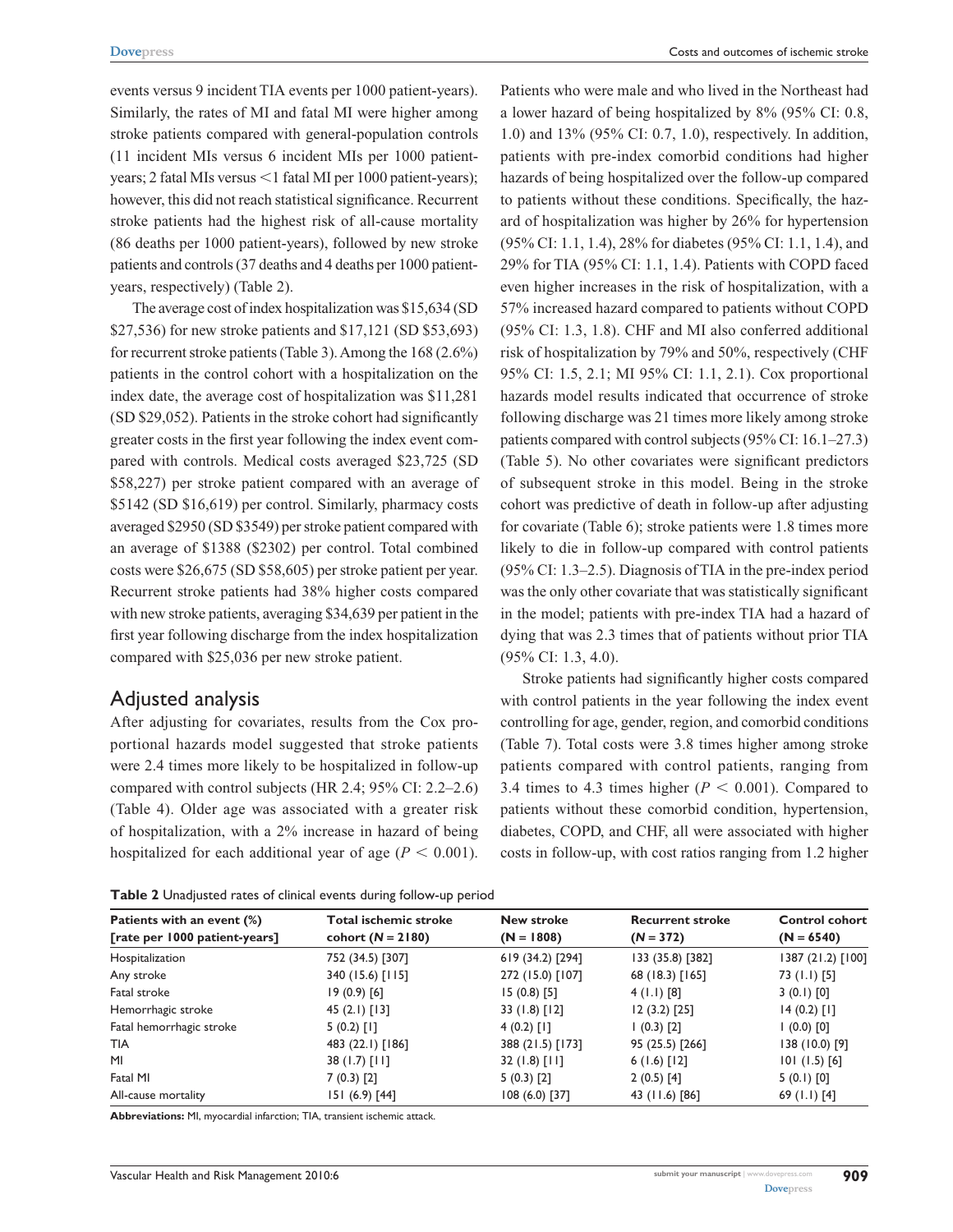**Table 3** Cost of hospitalization for stroke and first year follow-up costs (per patient per year)

| Mean $\pm$ SD                 | <b>Stroke cohort</b>    | <b>New stroke</b>     | <b>Recurrent stroke</b> | <b>Control cohort</b>         |
|-------------------------------|-------------------------|-----------------------|-------------------------|-------------------------------|
|                               | $(N = 2180)$            | $(N = 1808)$          | $(N = 372)$             | $(N = 6540)$                  |
| Index hospitalization costs   | $$15,888 \pm $33,466^*$ | $$15.634 \pm $27.536$ | $$17,121 \pm $53,693$   | $$11,281 \pm $29,052^{\circ}$ |
| I-year follow-up costs        |                         |                       |                         |                               |
| Medical costs                 | $$23,725 \pm $58,227^*$ | $$22,099 \pm $53,690$ | $$31,625 \pm $76,138$   | $$5142 \pm $16,619$           |
| Pharmacy costs                | $$2950 \pm $3549*$      | $$2937 \pm $3577$     | $$3014 \pm $3416$       | $$1388 \pm $2302$             |
| Combined medical and pharmacy | $$26,675 \pm $58,605*$  | $$25,036 \pm $54,052$ | $$34,639 \pm $76,586$   | $$6530 \pm $17,167$           |

Notes: All comparisons are relative to the control cohort and are computed by t-test. <sup>a</sup> Mean costs reported for 168 control subjects with a hospitalization on the index date.  $*P < 0.001$ .

for diabetes (95% CI: 1.1, 1.5) to 1.6 higher for CHF (95% CI: 1.2, 2.1). Increasing age was associated with a small  $(<1%$  per year of age) but statistically significant increase in cost ( $P < 0.001$ ).

## **Discussion**

The results of our study are consistent with those reporting significant adverse clinical and cost consequences of noncardioembolic ischemic stroke in other patient populations. Moreover, the study supports previous research showing that patients with recurrent stroke generally fare worse and cost more than patients experiencing first ischemic stroke, which may be related to the overall severity of the stroke for recurrent compared with first stroke. Severe strokes cost twice as much as mild strokes, despite similar diagnostic testing. In a population study of stroke costs within 30 days of an acute event, the average cost was \$7200 for mild ischemic strokes and \$12,400 for severe ischemic strokes (4 or 5 on the Rankin Disability Scale).<sup>15</sup> Inpatient hospital cost for an acute stroke event accounts for 70% of first-year poststroke cost.16 The largest components of acute care cost are room

**Table 4** Cox proportional hazards analysis of time to hospitalization

|                  | Cox proportional hazards model |           |         |        |        |
|------------------|--------------------------------|-----------|---------|--------|--------|
|                  | Hazard                         | <b>SE</b> | P value | 95% CI | 95% CI |
|                  | ratio                          |           |         | lower  | upper  |
| Stroke           | 2.368                          | 0.116     | 0.000   | 2.152  | 2.606  |
| Age              | 1.023                          | 0.002     | 0.000   | 1.019  | 1.027  |
| Male             | 0.918                          | 0.040     | 0.050   | 0.842  | 1.000  |
| <b>Midwest</b>   | 1.037                          | 0.050     | 0.453   | 0.944  | 1.138  |
| <b>Northeast</b> | 0.826                          | 0.065     | 0.015   | 0.708  | 0.963  |
| West             | 0.909                          | 0.078     | 0.268   | 0.768  | 1.076  |
| Hypertension     | 1.259                          | 0.061     | 0.000   | 1.146  | 1.383  |
| <b>Diabetes</b>  | 1.281                          | 0.072     | 0.000   | 1.148  | 1.430  |
| TIA              | 1.288                          | 0.131     | 0.013   | 1.055  | 1.572  |
| <b>COPD</b>      | 1.568                          | 0.122     | 0.000   | 1.347  | 1.826  |
| <b>CHF</b>       | 1.753                          | 0.155     | 0.000   | 1.475  | 2.085  |
| MI               | I.495                          | 0.251     | 0.017   | 1.076  | 2.078  |

**Abbreviations:** CHF, congestive heart failure; CI, confidence interval; COPD, chronic obstructive pulmonary disease; MI, myocardial infarction; SE, standard error; TIA, transient ischemic attack.

charges (50%), medical management (21%), and diagnostic costs (19%).17 Comorbidities such as ischemic heart disease may also predict higher costs.18

In our managed care population, the recurrent stroke patients had poorer outcomes on all measures. Although the study designs differed, our findings were consistent with those of Samsa et al<sup>7</sup> which pertained exclusively to a Medicare patient population. The interpretation of the results comparing recurrent and new stroke requires some caution. Our recurrent stroke subgroup represented approximately 17% of all strokes based on a 12-month pre-index evaluation. This estimate is below the national rate of 29% reported by the American Heart Association.<sup>6</sup> The difference between the estimates likely stems from the limited pre-index evaluation. Prior strokes may have occurred in a larger population than were identified in only the 12months evaluated. In addition, the impact of inappropriately designating some patients as new stroke patients rather than recurrent stroke patients may falsely inflate adverse outcomes and costs among new stroke patients. However, despite this risk, the differentials between new and recurrent stroke patients in clinical outcomes and costs were substantial.

|                 | Cox proportional hazards model |       |         |        |        |
|-----------------|--------------------------------|-------|---------|--------|--------|
|                 | Hazard                         | SE    | P value | 95% CI | 95% CI |
|                 | ratio                          |       |         | lower  | upper  |
| Stroke          | 20.964                         | 2.826 | 0.000   | 16.096 | 27.304 |
| Age             | 1.031                          | 0.004 | 0.000   | 1.023  | 1.039  |
| Male            | 0.841                          | 0.084 | 0.082   | 0.692  | 1.022  |
| <b>Midwest</b>  | 1.023                          | 0.112 | 0.833   | 0.825  | 1.269  |
| Northeast       | 0.886                          | 0.151 | 0.477   | 0.634  | 1.237  |
| West            | 0.899                          | 0.177 | 0.590   | 0.611  | 1.323  |
| Hypertension    | 1.028                          | 0.111 | 0.797   | 0.832  | 1.270  |
| <b>Diabetes</b> | 1.066                          | 0.125 | 0.588   | 0.846  | 1.342  |
| TIA             | 1.175                          | 0.205 | 0.355   | 0.834  | 1.655  |
| COPD            | 1.255                          | 0.205 | 0.163   | 0.912  | 1.728  |
| <b>CHF</b>      | 1.355                          | 0.258 | 0.111   | 0.933  | 1.968  |
| MI              | 1.334                          | 0.420 | 0.361   | 0.719  | 2.474  |

**Abbreviations:** CHF, congestive heart failure; CI, confidence interval; COPD, chronic obstructive pulmonary disease; MI, myocardial infarction; SE, standard error; TIA, transient ischemic attack.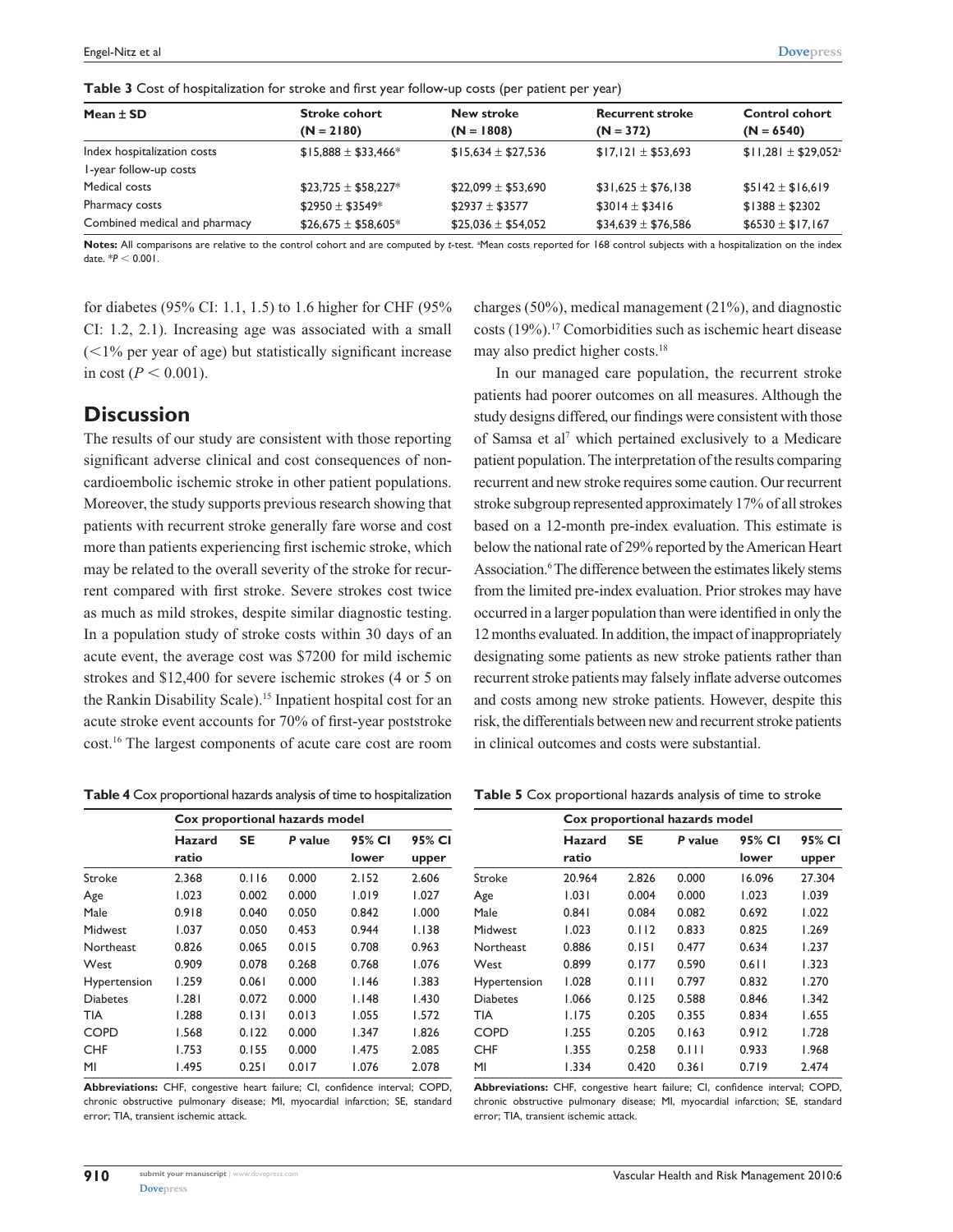| <b>Outcome</b>  | Cox proportional hazards model |           |         |        |        |  |
|-----------------|--------------------------------|-----------|---------|--------|--------|--|
|                 | Hazard                         | <b>SE</b> | P value | 95% CI | 95% CI |  |
|                 | ratio                          |           |         | lower  | upper  |  |
| Stroke          | 1.808                          | 0.310     | 0.001   | 1.291  | 2.531  |  |
| Age             | 0.990                          | 0.006     | 0.099   | 0.979  | 1.002  |  |
| Male            | 1.102                          | 0.166     | 0.520   | 0.820  | 1.479  |  |
| Midwest         | 0.965                          | 0.156     | 0.825   | 0.703  | 1.324  |  |
| Northeast       | 1.230                          | 0.316     | 0.420   | 0.744  | 2.034  |  |
| West            | 1.540                          | 0.458     | 0.147   | 0.859  | 2.759  |  |
| Hypertension    | 0.947                          | 0.145     | 0.719   | 0.702  | 1.277  |  |
| <b>Diabetes</b> | 0.883                          | 0.154     | 0.474   | 0.627  | 1.242  |  |
| TIA             | 2.290                          | 0.643     | 0.003   | 1.321  | 3.969  |  |
| <b>COPD</b>     | 1.392                          | 0.278     | 0.098   | 0.941  | 2.060  |  |
| <b>CHF</b>      | 1.082                          | 0.220     | 0.697   | 0.727  | 1.611  |  |
| MI              | 1.006                          | 0.322     | 0.984   | 0.537  | 1.885  |  |

**Table 6** Cox proportional hazards analysis of time to death

**Abbreviations:** CHF, congestive heart failure; CI, confidence interval; COPD, chronic obstructive pulmonary disease; MI, myocardial infarction; SE, standard error; TIA, transient ischemic attack.

As in other studies, clinical outcomes such as hospitalization, additional stroke, and death were substantially higher among stroke patients compared with controls and among recurrent stroke patients compared with new stroke patients. Although our measurement period was different from that used by Samsa et al<sup>7</sup> and by Vickery et al,<sup>19</sup> trends in reported outcomes were similar. TIA and stroke were the most common clinical events occurring in the follow-up period. However, compared with Vickery et al,<sup>19</sup> our rates of subsequent stroke were much lower.

This study confirms previous reports that patients with ischemic stroke and TIA are more at risk for recurrent cerebrovascular events compared with cardiac events.20–22 In a

**Table 7** Generalized linear modeling of per-patient-per-year total costs

|                  | <b>Generalized linear model</b> |           |         |        |        |  |  |
|------------------|---------------------------------|-----------|---------|--------|--------|--|--|
|                  | Cost ratio                      | <b>SE</b> | P value | 95% CI | 95% CI |  |  |
|                  | (ExpB)                          |           |         |        |        |  |  |
| Stroke           | 3.821                           | 0.242     | 0.000   | 3.375  | 4.325  |  |  |
| Age              | 1.008                           | 0.002     | 0.000   | 1.004  | 1.013  |  |  |
| Male             | 1.011                           | 0.054     | 0.838   | 0.911  | 1.122  |  |  |
| Midwest          | 0.939                           | 0.054     | 0.276   | 0.838  | 1.052  |  |  |
| <b>Northeast</b> | 0.945                           | 0.087     | 0.539   | 0.788  | 1.133  |  |  |
| West             | 1.006                           | 0.101     | 0.951   | 0.827  | 1.224  |  |  |
| Hypertension     | 1.348                           | 0.081     | 0.000   | I.I98  | 1.516  |  |  |
| <b>Diabetes</b>  | 1.247                           | 0.100     | 0.006   | 1.065  | 1.460  |  |  |
| TIA              | 1.064                           | 0.167     | 0.692   | 0.782  | 1.447  |  |  |
| <b>COPD</b>      | 1.445                           | 0.177     | 0.003   | I.I37  | 1.836  |  |  |
| <b>CHF</b>       | 1.560                           | 0.235     | 0.003   | 1.162  | 2.094  |  |  |
| MI               | 1.327                           | 0.338     | 0.266   | 0.806  | 2.186  |  |  |

**Abbreviations:** CHF, congestive heart failure; CI, confidence interval; COPD, chronic obstructive pulmonary disease; ExpB, exponentiated coefficients; MI, myocardial infarction; SE, standard error; TIA, transient ischemic attack.

retrospective study of patients with ICD codes for ischemic stroke/TIA, Brown et al<sup>21</sup> reported that cardiac events at 2 years had occurred in 7.7% of patients. Acute MI was the most common cardiac event reported. We found similar rates of MI (1.7%) compared with results reported by Vickery et al  $(1.5\%)$ <sup>19</sup>

Similar to our study, Samsa et al<sup>7</sup> found that in a Medicare population, recurrent stroke patients experienced a greater cost burden in 1 year following the index event compared with new stroke patients. All stroke patients had substantially higher costs than controls. Samsa et al<sup>7</sup> reported that the cost burden for new and recurrent stroke the first year, including index hospitalization, was approximately \$29,000 and \$32,000, respectively. At the time of the Samsa<sup>7</sup> study, Medicare did not cover outpatient pharmacy costs, which represented ∼11% of total cost in our study. In addition, other technological changes that have increased the cost of health care in general are likely contributing to the overall higher burden of illness observed in our study. Interestingly, according to the American Heart Association, 36% of direct health care costs are allocated toward nursing home care. Because the commercial health plan covers only limited short-term nursing home care, our study probably underestimates the overall true burden of stroke.<sup>23</sup>

In addition to the limitations described above in the interpretation of our data, additional limitations may impact the results reported here. First, as with all studies relying on retrospective administrative claims data, there are limits to the degree to which claims data can accurately capture an individual's medical history. Also, although comorbid conditions were considered controls in the modeling, the underlying health status of the stroke cohort may have been considerably worse than the control patients, resulting in the inappropriate attribution of rate and cost differentials to the presence of stroke. However, because stroke may occur in otherwise healthy adults and the major comorbidities contributing to excess costs were accounted for in the analysis, including hypertension and diabetes, we believe that the substantial burden of stroke is accurately reflected in this analysis. It is possible that the study underestimated the cost burden of stroke; the stroke population had a shorter length of follow-up than the control cohort, and it is not known how large the health care costs were for patients who disenrolled from the health plan and switched to another insurer or became uninsured. In addition, since the measure of mortality was based upon hospital discharge status in the claims, additional deaths may have occurred outside the inpatient setting that would not have been identified for the study. Estimates of re-hospitalization were based upon the identification of claims for inpatient sites of service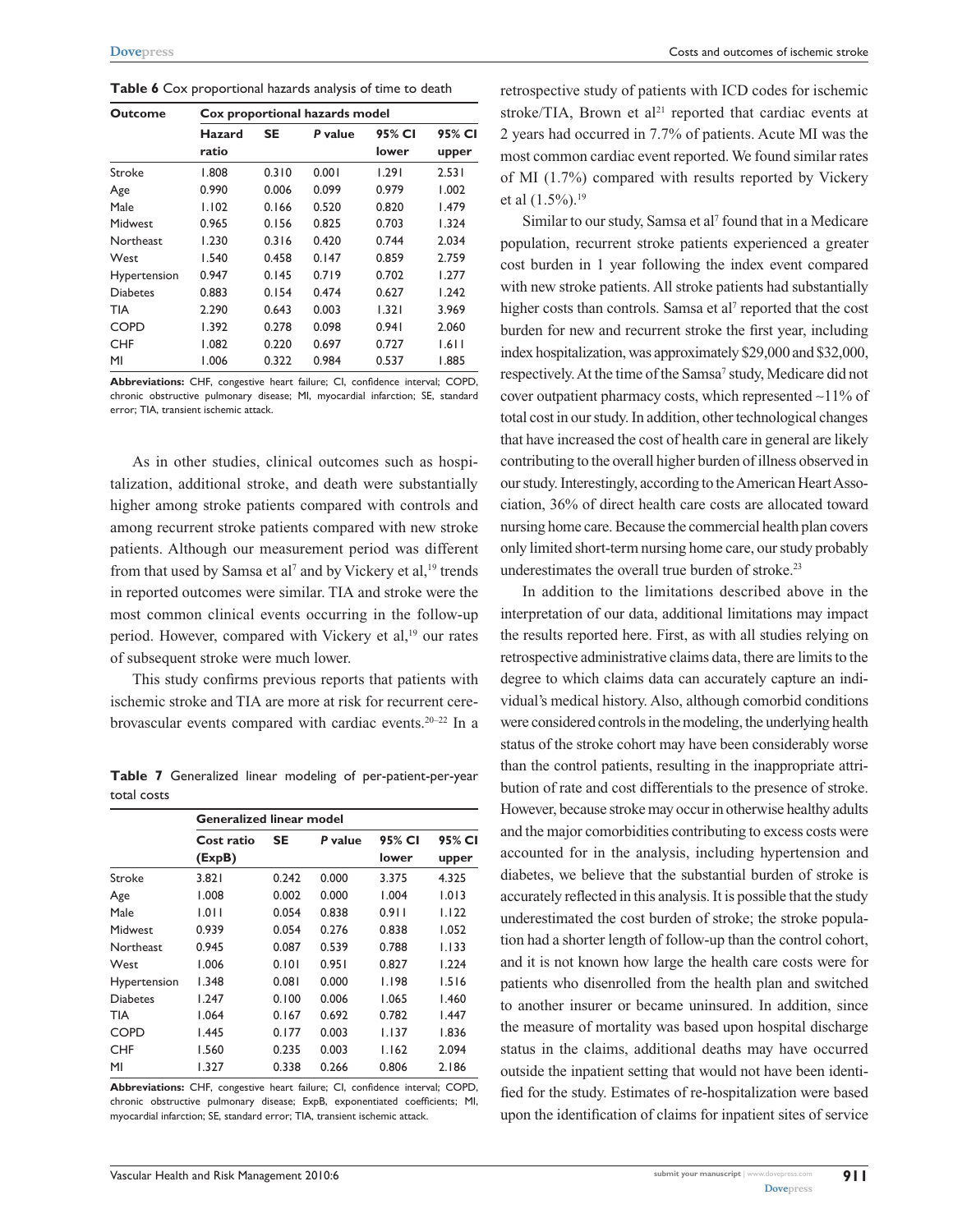(excluding nursing homes or skilled nursing facilities), but it is possible that some acute rehabilitation hospitals may have been included in this measure.

Results of this analysis are primarily applicable to managed care settings. The plans used for analysis, however, are discounted fee-for-service plans rather than capitated or gatekeeper models. They include a wide geographic distribution across the United States and thus provide the capability for generalization to managed care populations on a national level. However, these results cannot be extrapolated to represent the association between stroke and clinical and cost outcomes in a solely Medicare patient population or among the uninsured. As discussed previously, the inability to identify costs after patients disenrolled from the health plan also suggests that this finding may somewhat under-represent costs for ischemic stroke patients; health care systems in which the payers are responsible for patients' costs throughout their life span may face a higher cost burden. In addition, these results may not be generalizable to cardioembolic stroke; this analysis was limited to patients without AF or mitral valve abnormalities, as the intense management required for AF or valve abnormalities may result in different clinical outcomes, utilization patterns, and costs for this subset of patients than those experienced by patients with noncardioembolic stroke.

The findings of this study highlight the need for an urgent approach to diagnosis and treatment in order to prevent noncardioembolic ischemic stroke and stoke recurrence. Because treatment of patients with acute ischemic stroke is challenging and presents its own risks to the patient, $24$ prevention is a crucial strategy. Evidence-based and consensus-based guidelines advocate the use of antiplatelet agents, anticoagulants (where appropriate), and antihypertensive medications for the prevention of secondary stroke.<sup>25</sup>

In conclusion, noncardioembolic ischemic stroke patients represent a significant burden on the managed care system, and despite its relatively lower prevalence rate, recurrent stroke disproportionately contributes to higher costs and negative clinical outcomes.

### **Acknowledgment**

This work was financially supported by Boehringer Ingelheim Pharmaceuticals, Inc.

# **Disclosure**

Dr Sanders and Dr Shah are employees of Boehringer Ingelheim Pharmaceuticals, Inc., a manufacturer of medications that prevent stroke.

### **References**

- 1. Holloway RG, Benesch CG, Rahilly CR, Courtright CE. A systematic review of cost-effectiveness research of stroke evaluation and treatment. *Stroke*. 1999;30(7):1340–1349.
- 2. Evers SM, Ament AJ, Blaauw G. Economic evaluation in stroke research: a systematic review. *Stroke*. 2000;31(5):1046–1053.
- 3. Dewey HM, Thrift AG, Mihalopoulos C, et al. Cost of stroke in Australia from a societal perspective: results from the North East Melbourne Stroke Incidence Study (NEMESIS). *Stroke*. 2001;32(10):2409–2416.
- 4. Kavanagh S, Knapp M, Patel A. Costs and disability among stroke patients. *J Public Health Med*. 1999;21(4):385–394.
- 5. Asplund K, Stegmayr B, Peltonen M. From the twentieth to the twentyfirst century: a public health perspective on stroke. In: Ginsberg MD, Bogousslavsky J, editors. *Cerebrovascular Disease Pathophysiology, Diagnosis, and Management*. Chapter 64, Vol. 2. Malden (MA): Blackwell Science; 1998:901–918.
- 6. Lloyd-Jones D, Adams R, Carnethon M, et al; American Heart Association Statistics Committee and Stroke Statistics Subcommittee. Heart disease and stroke statistics – 2009 update: a report from the American Heart Association Statistics Committee and Stroke Statistics Subcommittee. *Circulation*. 2009;119(3):e21–e181.
- 7. Samsa GP, Bian J, Lipscomb J, Matchar DB. Epidemiology of recurrent cerebral infarction: a medicare claims-based comparison of first and recurrent strokes on 2-year survival and cost. *Stroke*. 1999;30(2): 338–349.
- 8. Broderick J, Brott T, Kothari R, et al. The Greater Cincinnati/Northern Kentucky stroke study: preliminary first-ever and total incidence rates of stroke among Blacks. *Stroke*. 1998;29(2):415–421.
- 9. Ovbiagele B. The emergency department: first line of defense in preventing secondary stroke. *Acad Emerg Med*. 2006;13(2):215–222.
- 10. Burn J, Dennis M, Bamford J, Sandercock P, Wade D, Warlow C. Long-term risk of recurrent stroke after a first-ever stroke: the Oxfordshire Community Stroke Project. *Stroke*. 1994;25(2):333–337.
- 11. Leira EC, Chang KC, Davis PH, et al. Can we predict early recurrence in acute stroke? *Cerebrovasc Dis*. 2004;18(2):139–144.
- 12. Hier DB, Foulkes MA, Swiontoniowski M, et al. Stroke recurrence within 2 years after ischemic infarction. *Stroke*. 1991;22(2):155–161.
- 13. Bureau of Labor Statistics, US Department of Labor. Chained consumer price index; 1999. [https://www.policyarchive.org.](https://www.policyarchive.org) Accessed 2009 Oct 6.
- 14. Manning WG. The logged dependent variable, heteroscedasticity, and the retransformation problem. *J Health Econ*. 1998;17(3):283–295.
- 15. Leibson CL, Hu T, Brown RD, Hass SL, O'Fallon WM, Whisnant JP. Utilization of acute care services in the year before and after first stroke: a population-based study. *Neurology*. 1996;46(3):861–869.
- 16. Taylor TN, Davis PH, Torner JC, Holmes J, Meyer JW, Jacobson MF. Lifetime cost of stroke in the United States. *Stroke*. 1996;27(9): 1459–1466.
- 17. Diringer MN, Edwards DF, Mattson DT, et al. Predictors of acute hospital costs for treatment of ischemic stroke in an academic center. *Stroke*. 1999;30(4):724–728.
- 18. Matz R. Cost-effective, risk-free, evidence-based medicine. *Arch Intern Med*. 2003;163(8):884–892.
- 19. Vickery BG, Rector TS, Wickstrom SL, et al. Occurrence of secondary ischemic events among persons with atherosclerotic vascular disease. *Stroke*. 2002;33(4):901–906.
- 20. di Pasquale G, Andreoli A, Pinelli G, et al. Cerebral ischemia and asymptomatic coronary artery disease: a prospective study of 83 patients. *Stroke*. 1986;17(6):1098–1101.
- 21. Brown DL, Lisabeth LD, Roychoudhury C, Ye Y, Morgenstern LB. Recurrent stroke risk is higher than cardiac event risk after initial stroke/ transient ischemic attack. *Stroke*. 2005;36(6):1285–1287.
- 22. Johnston SC, Gress DR, Browner WS, Sidney S. Short-term prognosis after emergency department diagnosis of TIA. *JAMA*. 2000;284(22): 2901–2906.

**912**